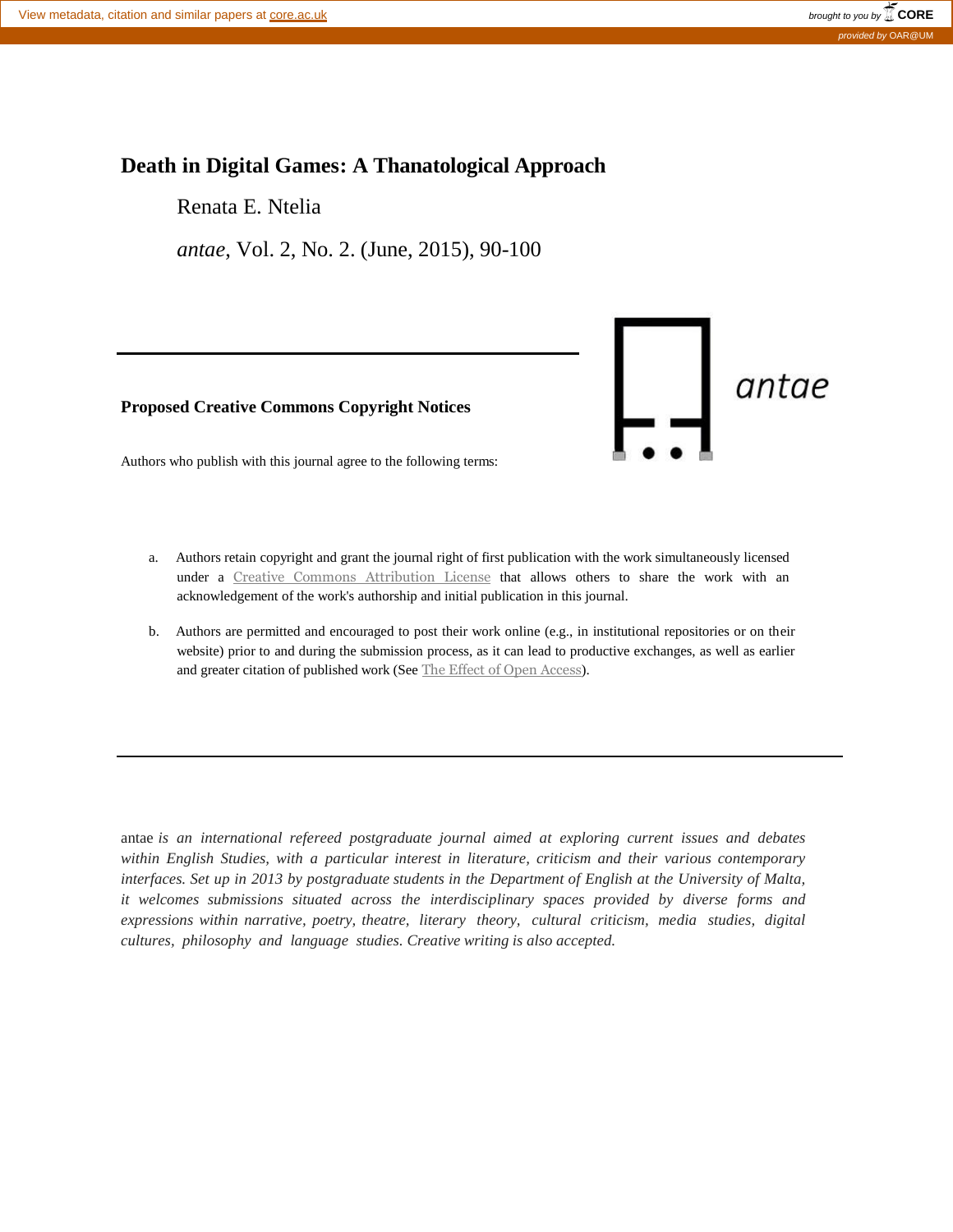# **Death in Digital Games: A Thanatological Approach**

Renata E. Ntelia

*University of Malta*

### **Introduction**

 $\overline{\phantom{a}}$ 

Our time is the digital time. Whether or not one agrees with the term *digital revolution*, it is indisputable that, as Henry Jenkins and David Thorburn have suggested, 'all institutions will have to be *reinvented* in response to these new technologies'.<sup>1</sup> Media is, of course, one of such institutions. They undergo certain processes of change and re-familiarisation with the masses, processes for which Jay David Bolter and Richard Grusin have very successfully coined the term 'remediation'. <sup>2</sup> Digital games constitute a medium where the ground is more than fertile for these kinds of 'reinventions'. They pose novel challenges, both culturally and academically, and bring forward a need for new methodological tools.

However, it is never an easy task to talk about digital games. They constitute a medium so diverse and versatile that any discussion trying to include all digital games is bound from the start to face a dead-end; either by being too narrow and thus excluding many game titles, or by being too vast to the point of saying nothing of concrete value. The problem becomes more multifarious when one tries to examine death in digital games. Talking about death brings along its own difficulties, yet it goes a step further: it reaches deadpan absurdity. Talking about both of them simultaneously? It may seem rather incongruous at first.

If anyone has ever played a digital game—or watched someone else playing one—it is highly likely that they have used or heard phrases like: "I have to kill that boss"; "I have only two lives left"; or, "I died"—again. That is because, in most digital games, the player has to overcome obstacles and succeed in challenges that are closely linked with death. Winning means surviving; losing means dying, usually horrible deaths. However, it is exactly this plural form that creates a feeling of dismissiveness with respect to death in digital games. After all, in almost all digital games, players have the ability to reload and play again after they die; or they can even "respawn"—as is the jargon term—at the same spot the moment they died.

Therefore, how can one talk about death in digital games when its repercussions are so trivial; when one can just revive after dying, so unlike ordinary life? Nevertheless, in this article, I will

<sup>&</sup>lt;sup>1</sup> Henry Jenkins, David Thorburn, 'Introduction: The Digital Revolution, the Informed Citizen, and the Culture of Democracy', in *Democracy and New Media*, ed. by Henry Jenkins and David Thorburn (Cambridge, MA: MIT Press, 2003), 1-23 (p.10).

<sup>2</sup> Jay David Bolter, Richard Grusin, *Remediation: Understanding New Media* (Cambridge, MA: MIT Press, 2000).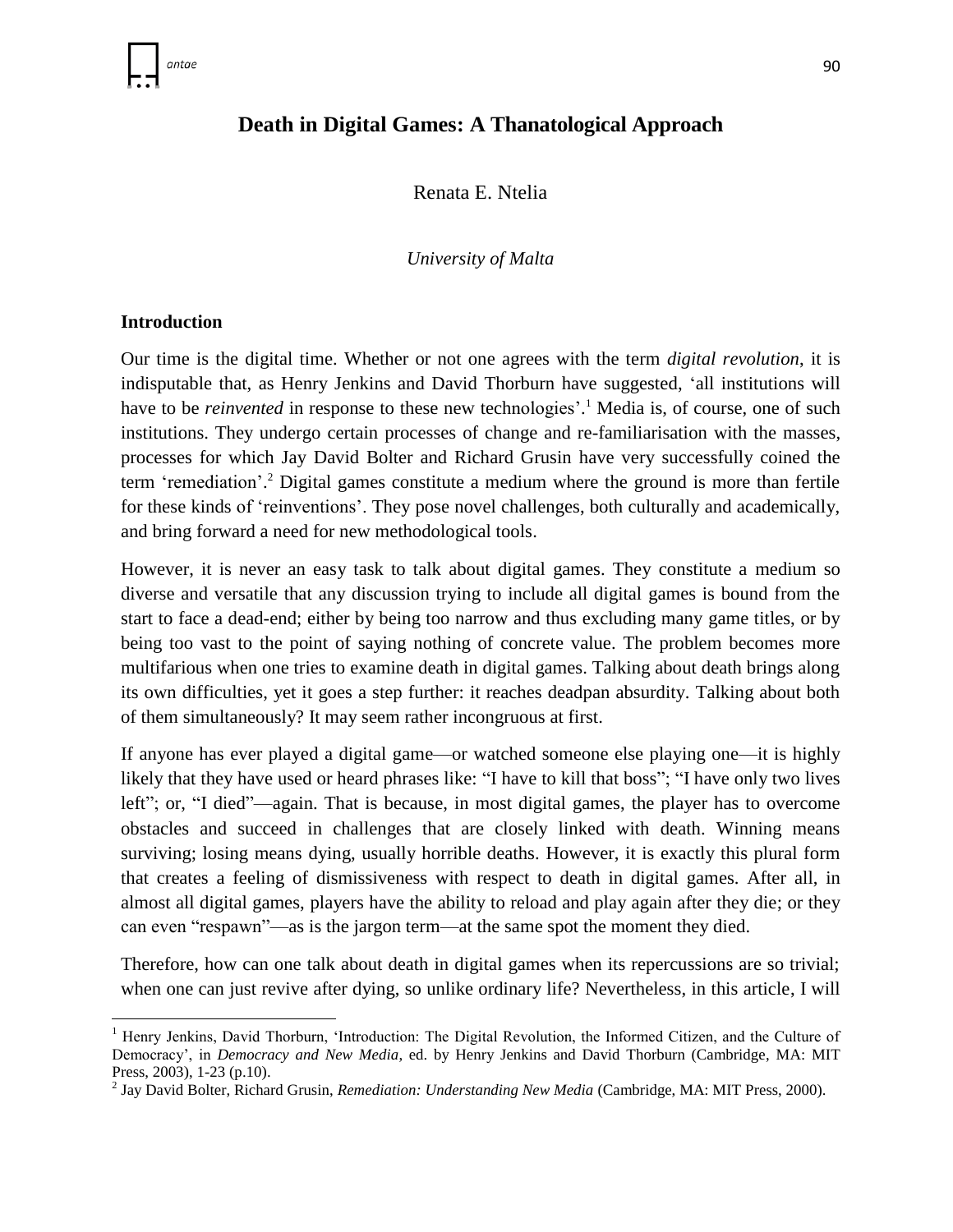argue that it is exactly in this ability for regeneration in digital games that the player gains the capacity to understand death in a much more straightforward way than in other medial representations of death. Taking into account the unattainability of death as expressed by the work of Maurice Blanchot, I will try to show how the ergodic system of digital games and the bond created between the playable figures and the gamer constitute a phenomenological situation favourable for the conscious comprehension of death.

### **Death in digital games**

From the start it is imperative to differentiate between games. As I said in my introduction, making claims about games in general will only bring failure and condemnation to one's project. Thus, I will begin my analysis by first demarcating the type of digital games that I will be referring to when using the word games in this paper. I will focus solely on games in which death functions as an answer from the game system to the player's misinterpretation of its requirements, which is to say games where death is not something that can happen, but something that is not supposed to happen, so that as a result the player needs to play again in order to resolve his/her unwilling defiance towards the system's rules. In other words, games where death is considered the obstacle against the player's efforts for success.

In these digital games, death is seen as the way of delivering ultimate punishment. If the player does not abide with the rules of the system or fails to understand how it works, then he/she has to be disregarded. That is why Olli Tapio Leino, in his article 'Death Loop as a Feature', writes that:

I am merely observing what it means to play a computer game: to survive as a player, I, you, all of us, must find out what the designers wanted us to do in a game. If we fail to figure this out, we are most likely to get stuck or find ourselves in front of a game over screen. Thus, as a player, I am not unlike a person with a religious conviction to occasional cause, who interprets the world inauthentically in bad faith according to god's purpose seen in whatever happens around her.<sup>3</sup>

Hence, if you do what it is demanded from you, you get rewarded. If you are unsuccessful in doing so? You die. Consequently, death in digital games could be seen as the implementation of the notion of what Adorno claimed to be the ostracisation of death in the modern capitalistic world, 4 especially *après* Auschwitz to use the term of Agamben as something exogenetic; that is, something which is not considered an *a priori* or even an *in genere* structuralised event but a

l

<sup>3</sup> Olli Tapio Leino, 'Death Loop as a Feature', *Game Studies*, 12:2 (2012),

 $\langle$ http://gamestudies.org/1202/articles/death\_loop\_as\_a\_feature> [accessed 26 March 2015] (para. 35 of 60).

<sup>4</sup> Theodor W. Adorno, *Negative Dialectics*, trans. by E.B. Ashton (London: Routledge, 1973).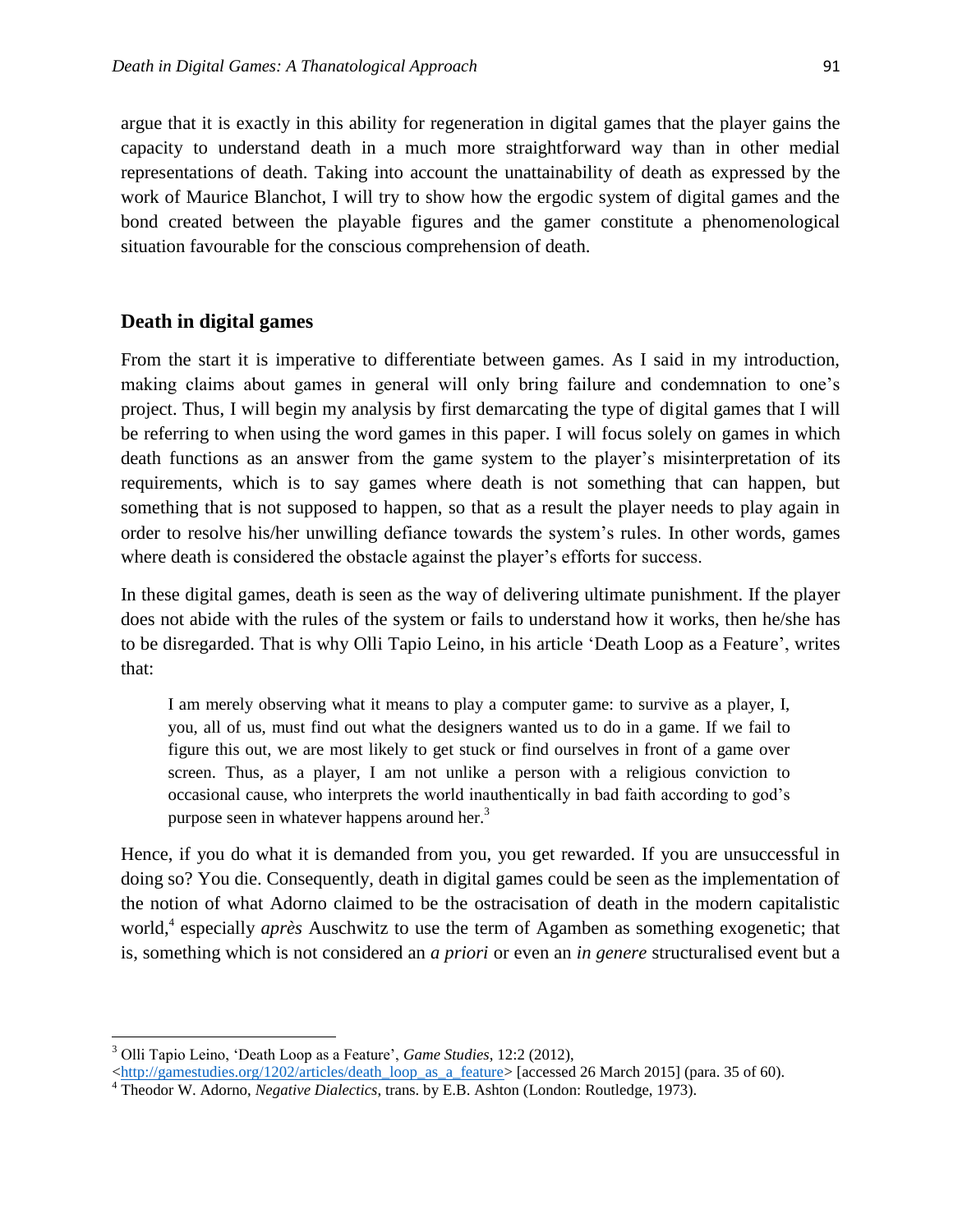contingent result of our own mistakes.<sup>5</sup> However, if we abide with this analysis of death in digital games, it means that we approach it as a fixed phenomenon; but, then, can we talk about death in terms of a phenomenological account?

More importantly, can we talk about death in general? Is thanatology—talk about death, from the Greek words *θάνατος*, meaning death, and *λόγος*, meaning speech—anything more than a study on emptiness? Talking about death is at best an uncomfortable experience. More than that, it is what Ivan Callus, in his articles about thanatography and thanatology, calls an 'awkward' situation.<sup>6</sup> He writes that awkward comes from the early meaning of the word in Late Middle English, 'turned the wrong way, in the wrong direction'; instead from life to death, from death to life. Death belongs to the dead, not to the living.<sup>7</sup> Thus, how can one talk about death while still being alive?

What a self-explanatory question. After all, I am now talking about death. It may be awkward or uncomfortable or still unnerving, yet nothing prevents me from doing it; it does not matter. What does matter is that all my talking is nothing more than a probability. I can only refer to death as something non-existent, unknowable, abstract, and absent; I can only perceive death through its living traces, as something that constitutes a paradox. Moreover, I am in the position of interpreting death exclusively as a negative dialectic, as Adorno would say.<sup>8</sup> Something is not living, therefore it is dead. I could never scream, like an awkward Dr Frankenstein, "It's dead! It's dead!", and assert a positive "manifestation"; instead, I can only assert an abstracted condemnation of life.

### **The unattainability of death**

How is someone supposed to grasp death? How can someone examine it, analyse it and, in the case of digital games, mediate it? The representation of death, even though largely evident across all media and narratives, is not merely another theme to be considered. As Simon Critchley puts it, 'death is radically resistant to the order of representation'.<sup>9</sup> By constituting such an oxymoron, it must be regarded closely and carefully. Death is indeed the end. Even in the cases of religious transcendences, death is considered as the fulfilment or loss of one state and the passage to another, proportionately novel one. Death cannot be redone. Death is always

l

<sup>5</sup> Giorgio Agamben, *Remnants of Auschwitz: The Witness and the Archive*, trans. by Daniel Heller-Roazen (New York: Zone Books, 2002).

<sup>&</sup>lt;sup>6</sup> Ivan Callus, 'Comparatism and (Auto)thanatography: Death and Mourning in Blanchot, Derrida, and Tim Parks', *Comparative Critical Studies*, 1:3 (2004), 337-358, —— '(Auto)thanatography or (Auto)thanatology?: Mark C. Taylor, Simon Critchley, and the Writing of the Dead', *Forum for Modern Language Studies*, 41 (2005), 427-438.

<sup>&</sup>lt;sup>7</sup> Ivan Callus, 'Comparatism and (Auto)thanatography: Death and Mourning in Blanchot, Derrida, and Tim Parks', p. 352.

<sup>8</sup> Adorno, *Negative Dialectics*.

<sup>9</sup> Simon Critchley, *Very Little…Almost Nothing: Death, Philosophy, Literature* (London: Routledge, 1997), p. 26.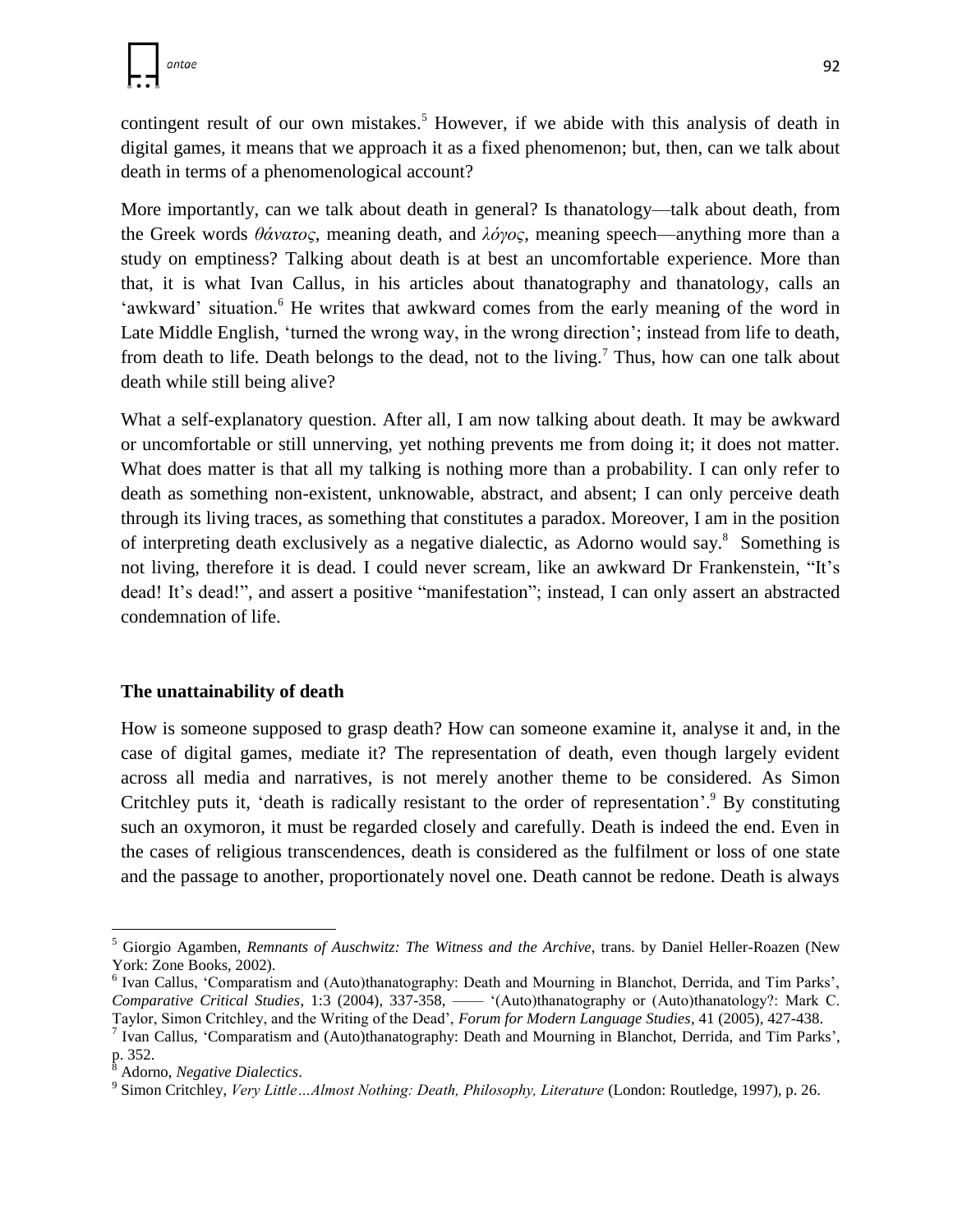my death and even in the implausible scenario of regaining life, it is a different life and therefore a different death.

At the moment of death, the I of the consciousness completely ceases to exist, thus rendering us without nothing left to do or talk about. As Maurice Blanchot put it, '*l'instant de ma mort desormais toujours en instance*'. <sup>10</sup> That is precisely why the Romanticism associated with suicide, the one that reigned in the hearts of many youths during the late 18th and early 19th century Europe—as portrayed magnificently in Goethe's *Die Leiden des jungen Werthers*, or even contemporarily in the self-death of Kurt Cobain of Nirvana—is an utter paradox, since the very instant of the meticulously-constructed apotheosis of the ego, is exactly the moment of its  $loss.<sup>11</sup>$ 

In every paradigm of the human intellect, and particularly in those which try to answer the core questions of our noematic existence—that is religion, philosophy and literature—the unattainability of death remains unanswered. The biggest challenge which these paradigms aim to overcome, that is, our unknowingness of death, is an all-prevailing aporia. Therefore, representations of death can only be achieved as hypothetical declarations, or as Critchley calls them, 'misrepresentations or rather representations of an absence'. <sup>12</sup> In particular, he states that:

The paradox at the heart of the representation of death is perhaps best conveyed by the figure of prosopopeia, that is the rhetorical trope by which an absent or imaginary is presented by speaking or acting. Etymologically, prosopopeia means to make a face (prosopon+poien). 13

It may be true that literature through language, or more appropriately the *langue* of Saussure, is a mass murderer capable of witnessing death at its metaphysical attribute manifesting itself as the dominatrix or sadistic ruler of the world it creates. For Critchley, words, simplistically, are the death of Being.<sup>14</sup> Hence, when the dialectical method is employed in relation to things, this amounts to a process in which they are annihilated, with their souls only to be found in Plato's ethereal plane. This, however, does not change our insufficiency in perceiving death only as mere witnesses. We cannot experience death before our own and we certainly cannot conceptualise it.

To conceptualise death is impossible, and it is this inadequacy of ours that, according to Blanchot, really terrifies us about death. We need the reassurance of the afterlife not for the sake of afterlife itself, but most importantly because 'we want to see ourselves dead'.<sup>15</sup> As a

 $\overline{a}$ 

<sup>10</sup> Maurice Blanchot, 'The Instant of My Death', in Maurice Blanchot, Jacques Derida, *The Instant of My Death/Demeure: Fiction and Testimony*, trans. by Elizabeth Rottenberg (Stanford University Press: California, 2000), 1-12 (p. 10).

<sup>&</sup>lt;sup>11</sup> Simon Critchley, *Very Little…Almost Nothing: Death, Philosophy, Literature*, p. 25.

 $12$  ibid., p. 73.

 $^{13}$ ibid.

 $^{\rm 14}$ ibid.

<sup>15</sup> Maurice Blanchot, 'Glances From Beyond the Grave', *Yale French Studies*, 81 (1992), 151-161, (p. 159).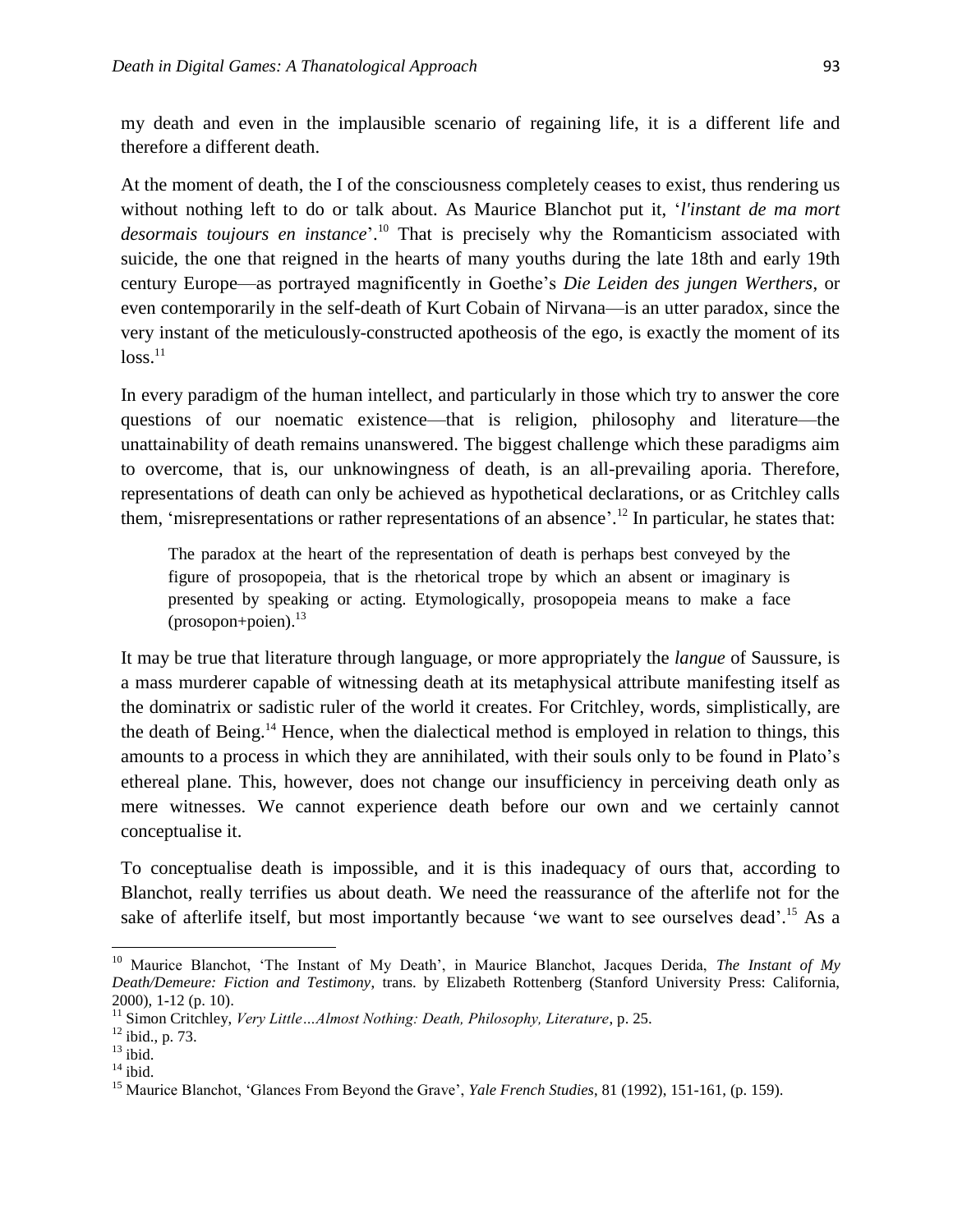result, all representations of death constitute a farce. That is the reason why witnessing death, both in real life and in fictional worlds, literally means nothing. The mental image we have of death is blank or arbitrarily conventional. We can never truly comprehend death without experiencing it for ourselves, yet when that happens there will be no one left to tell the story.

Or will there?

## **Simulating death in digital games**

As in common life, in most digital games the main goal is to stay alive until fulfilling one's mission(s). The game system poses challenges, which are translated into death traps for the player. Losing means the end of the game, the end of the player's part in a predefined world. However, in digital games, death works in a manner formally different from other media. In digital games, one can be reborn just as easily as pushing a button. One may see in this trait a mechanism by which players are distanced from how death really works, but I will argue the opposite by saying that it is precisely in digital games that we have the ability to possibly fathom death in its closest approximate representation. In a system where the character and the player become one, talk of a single I of the consciousness is necessarily degraded into obsolescence, and the unattainability of death somehow becomes more blurred.

Kristine Jørgensen, in her article 'Time for New Terminology? Diegetic and Non-Diegetic Sounds in Computer Games Revisited', proposes a new terminology for describing sounds in digital games. One of the terms she uses is the word 'transdiegetic':

This approach described sound as transdiegetic by way of transcending the border between diegetic and non-diegetic: diegetic sound may address non-diegetic entities, while non-diegetic sounds may communicate to entities within the diegetic world. Such sounds have an important functional value in computer games by being an extension of the user interface and providing information such as feedback and warnings to the player. Utilizing the border between diegetic and non-diegetic, transdiegetic sounds merge game system information with the gameworld and create a frame of reference that has usability value at the same time as it upholds the sense of presence in the gameworld.<sup>16</sup>

What she basically means here is that sounds from the game system can notify not the character inside the game, but the player, thus being extradiegetic. However, since the player commands the character, the information gathered from the sound will be used diegetically by the player inside the game. For example, when I am playing a game and the music suddenly changes into one with an alarming tone, I become aware that danger is approaching and adapt my in-game behaviour accordingly. As a result, that kind of sound functions as a transdiegetic element.

l <sup>16</sup> Kristine Jørgensen, 'Time for New Terminology? Diegetic and Non-Diegetic Sounds in Computer Games Revisited', in *Game Sound Technology and Player Interaction: Concepts and Developments*, ed. by Mark Grimshaw (Hershey PA: IGI Global, 2010), 78-97 (p. 85).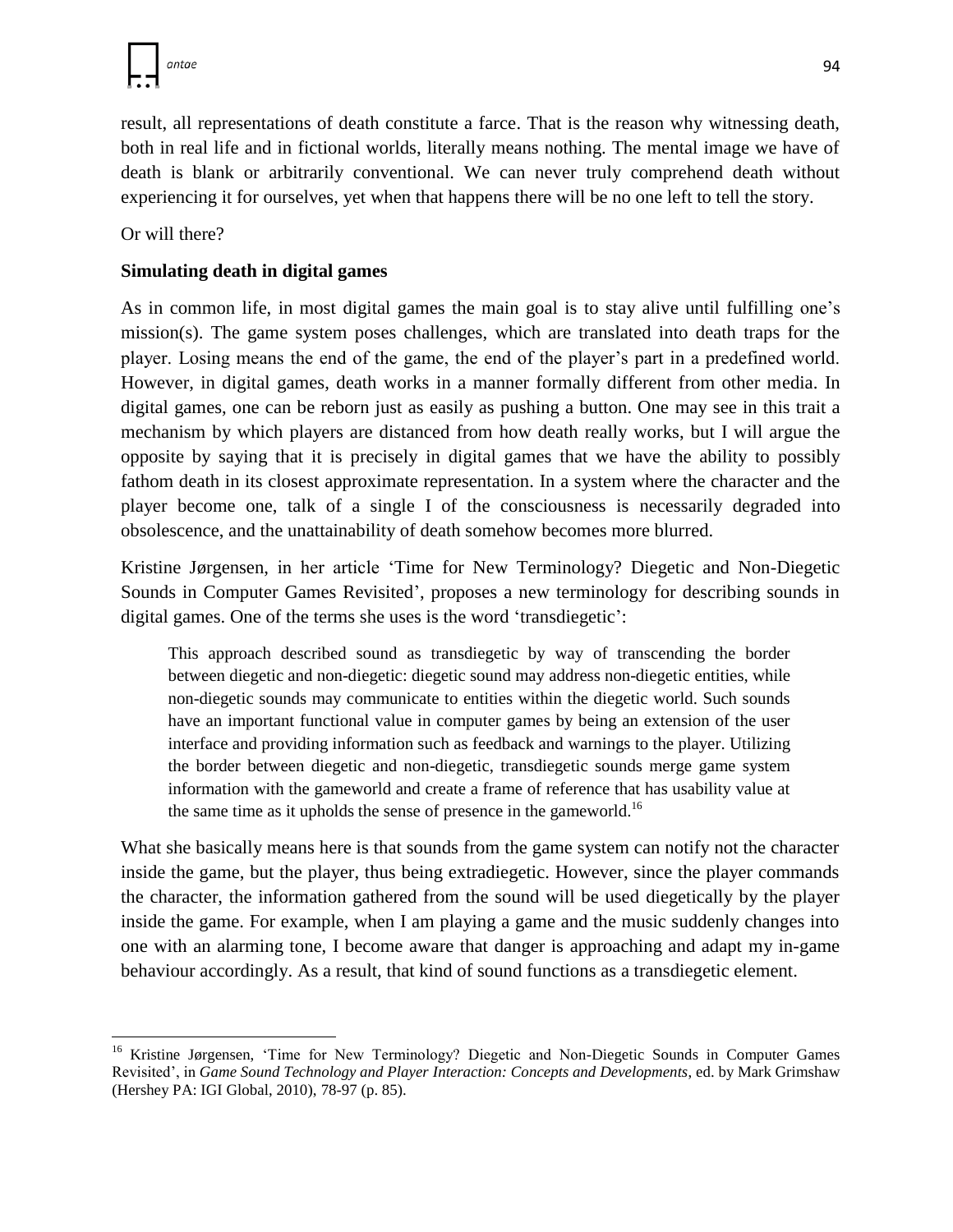$\overline{a}$ 

But why should we limit this functionality only to sounds? Almost all kinds of stimuli the player receives from the game system can be interpreted transdiegetically, forming in the end what could be called a *transdiegetic consciousness* between the player and the avatar inside the game world. Nonetheless, the proposed term is problematic for two reasons. Firstly, because many will argue that there is no diegesis in digital games, and, secondly, that the notion of consciousness is difficult to demarcate to begin with, especially when we are addressing two different states: the human and the virtual human inside the game.

Marie-Laure Ryan, in her article 'Narrative and the Split Condition of Digital Textuality', categorises the different modes of narrativity in the diegetic mode, mimetic mode, participatory mode, and simulative mode, which she specifically describes as: 'creating a story in real time by designing (or using) an engine that will implement a sequence of events on the basis of its internal rules and the input to the system. Story-generating systems'. <sup>17</sup> She also suggests that games do not belong to the diegetic mode because, as Jesper Juul argues, interactivity demands the here and the now, while diegeses have already happened.<sup>18</sup> Nonetheless, Kristine Jørgensen borrows the content of the word diegesis from film studies and proposes a wholly different approach. The clash of terminology notwithstanding, what it is evident here is that in games the communication between the medium and the participant is not one-sided. Instead, digital games have the ability to respond simultaneously to the player's input, because they are built as simulation systems specifically designed for that affordance.

In his paper 'Civilization and its Discontents: Simulation, Subjectivity, and Space', Ted Friedman writes that:

The constant interactivity in a simulation game—the perpetual feedback between a player's choice, the computer's almost instantaneous response, the player's response to that response and so on—is a cybernetic loop, in which the link demarcating the end of the player's consciousness and the beginning of the computer's world blurs.<sup>19</sup>

In digital games, the player, as a result, does not only experience himself/herself playing but also the consequences of his/her playing. In this sense, consciousness is described in the light of Sartre's division between the self and the subject.<sup>20</sup> Daniel Vella, in his paper 'Player and Figure: An Analysis of a Scene in Kentucky Route Zero', claims that:

The playable figure has a double nature—it is both a manifestation of the player and also, at the same time, a distinct individual, a character with its own attributes and

<sup>&</sup>lt;sup>17</sup> Marie-Laure Ryan, 'Narrative and the Split Condition of Digital Textuality', [<http://www.dichtung](http://www.dichtung-digital.de/2005/1/Ryan/%3e)digital.de/2005/1/Ryan/ $>$  [accessed 26 April 2015] (para. 13 of 56).

<sup>18</sup> Jesper Juul, 'Games Telling Stories – A Brief Note on Games and Narratives Game Studies', *Game Studies*, 1:1  $(2001)$ , [<http://www.gamestudies.org/0101/juul-gts>](http://www.gamestudies.org/0101/juul-gts) [accessed 14 April 2015].

<sup>&</sup>lt;sup>19</sup> Ted Friedman, 'Civilization and its Discontents: Simulation, Subjectivity and Space', in *On a Silver Platter: CD-ROMs and the Promises of a New Technology*, ed. by Greg M. Smith (New York: New York University Press, 1999), 132-150 (p.137).

<sup>20</sup> Jean-Paul Sartre, *Being and Nothingness*, trans. by Hazel E. Barnes (New York: Washington Square Press, 1993).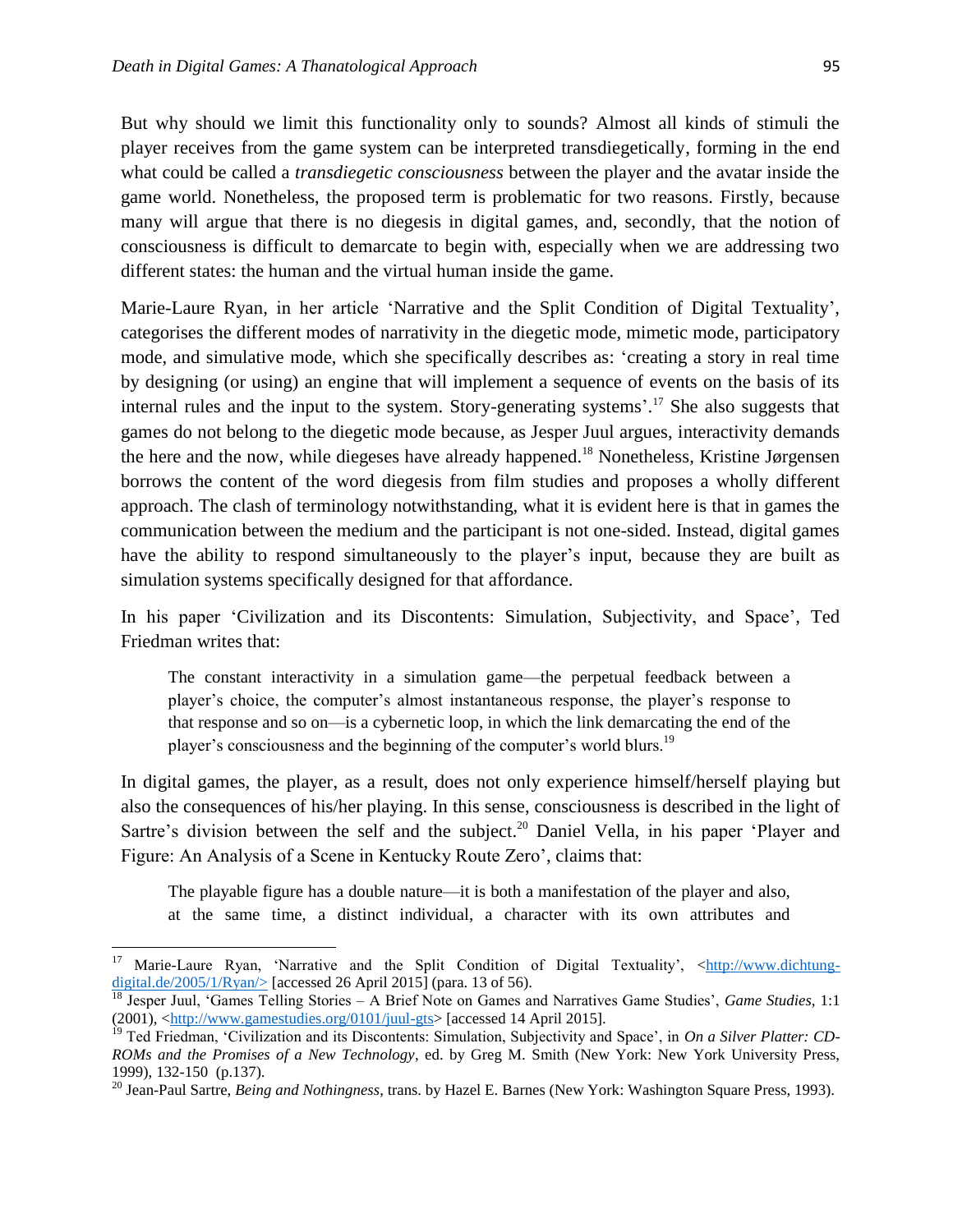

characteristics that set it apart from the player. […] In short: the playable figure is granted the status of both self and other, and it is related to both subjectively and objectively.<sup>21</sup>

He then goes on and segments this double nature of the player and the figure into four perspectives. In his words, 'this would give us four aspects of the player-figure relation: subjective/self, subjective/other, objective/self, objective/other'.<sup>22</sup> As he mentions himself these four aspects are not mutually exclusive; they can co-exist and/or overlap one another.<sup>23</sup> Using this model, we can now better understand what transdiegetic consciousness tries to describe, and can better implement it in the analysis of the experience of death in digital games. Hence, when I play a digital game my I as player amalgamates with the I of my avatar, thus forming a dual consciousness. The result is that when my avatar dies, a part of this consciousness survives and thus the experience of death is manifested not only as a witnessed event, but as a subjective differentiation of the identity. What we have therefore is the facet of the I that did not die surviving after the grave, and the facet of the I that died resuscitating before the grave, thus sustaining an identity that is, at one and the same time, unchanged and altered by death, so that it is fully pervaded by death's unattainability.

In digital games, the human-player cannot die but the avatar-player surely can. This means that there is a part of the experience of death that remains intact in the gamer's mind; they are there to understand death as the end. They can reload or respawn, yet the previous game session is over, never to be repeated. They, as well, are different; they know death and now they will avoid it or die another death trying. Simultaneously, their avatar has no knowledge of death, thereby preserving the part of their I that is not altered by death—holding them (both I) in such a manner in a limbo of the only possible death experience.

This happens exactly because of this double consciousness formulated between the player and the avatar. However, this bond can only be created because digital games are systems of simulation that change immediately and constantly according to the player's input. Moreover, this ergodicity of digital games is the feature which enables the player to experience death in an altered manner.<sup>24</sup> If it were not for the possibility of dying another death every time we play, the representation of death would be no different to the fictional deaths of characters in novels, films or drama. A book hero will always die the same way; an avatar finds his/her death in variegated circumstances.

Gonzalo Frasca has provided a definition of simulations that explains succinctly the above argument:

 $\overline{\phantom{a}}$ 

<sup>21</sup> Daniel Vella, 'Player and Figure: An Analysis of a Scene in Kentucky Route Zero', in *Proceedings of Nordic DiGRA 2014 Conference*, p. 3.

 $22$  ibid., p. 4.

 $^{23}$  ibid., p. 5.

<sup>&</sup>lt;sup>24</sup> Espen J. Aarseth, *Cybertext: Perspectives on Ergodic Literature* (Baltimore: The Johns Hopkins University Press, 1997).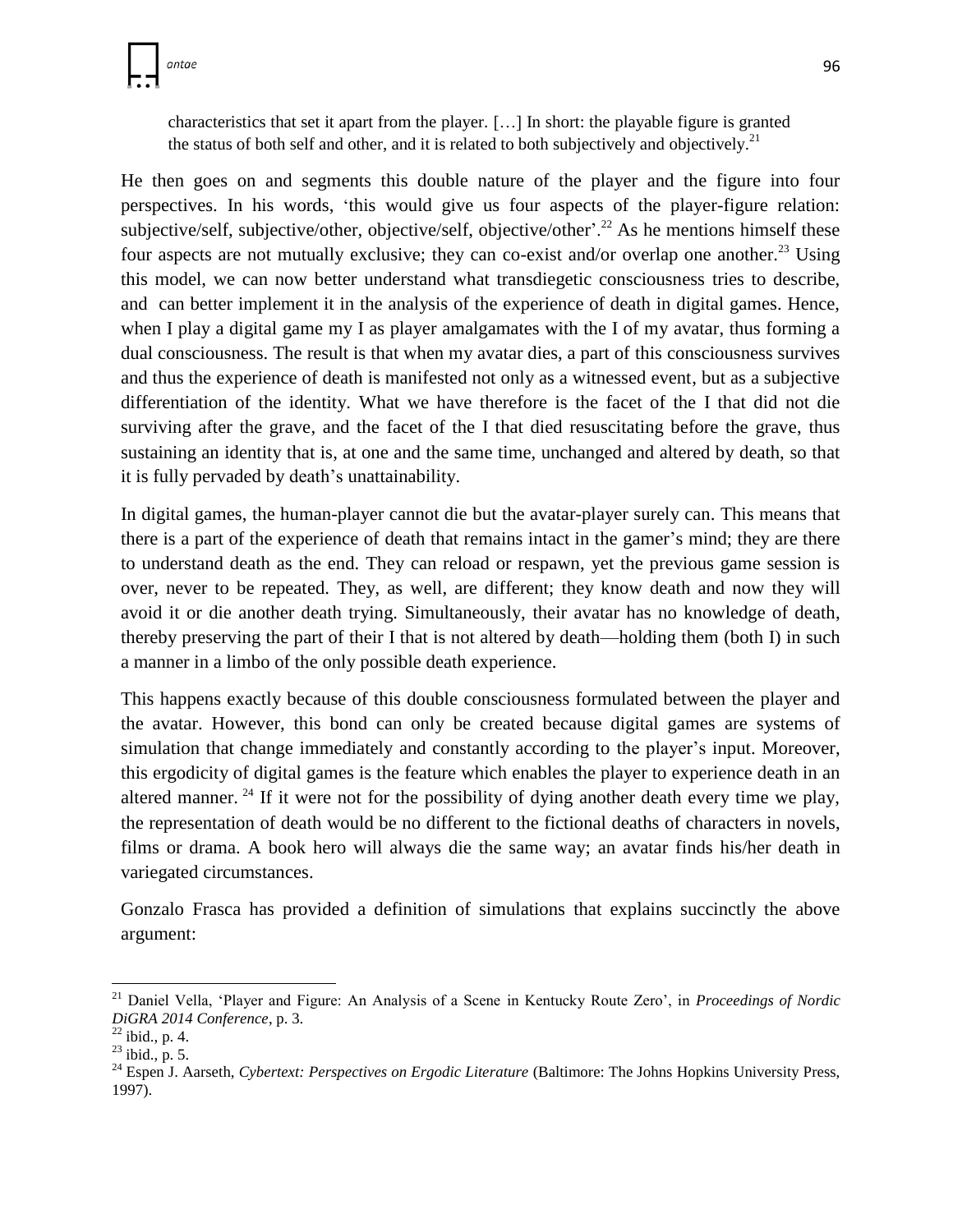To simulate is to model a (source) system through a different system which maintains to somebody some of the behaviors of the original system. The key term here is 'behavior'. Simulation does not simply retain the—generally audiovisual—characteristics of the object but it also includes a model of its behaviors. This model reacts to certain stimuli (input data, pushing buttons, joystick movements), according to a set of conditions.<sup>25</sup>

Indeed, he goes on and paraphrases Heraclitus's apothegm, 'you can never step into the same river twice',<sup>26</sup> to 'you can never step into the same video game twice', since every game session is inherently different from all others.  $27$  Thus, the moment the avatar dies inside the game it is truly the end. As a player, we cannot go back, but only do it again. Nevertheless, at the same time *we* remain, as the half of a double consciousness, and so returning to a different game with a knowing mind frame. Naturally, this supposition can only work in games where the players are controlling an avatar in a virtual world and which give the affordance of habituating their environment through the avatar's connection, as is for example the case in most first-person shooters. Gordon Calleja terms this attachment very indicatively as 'incorporation'.<sup>28</sup>

That is why death can be more appropriately experienced in its unattainability in digital games. In other media, death requires a strong suspension of disbelief and yet still they fail to portray it as anything more than that: a depiction, similar to other themes. Of course, each medium has its own affordances with regard to framing concepts; for example, language in literature can be formed in revolutionary schemata that could possibly convey the absurdness of death. However, even in these cases, the audiences remain only as witnesses; they never actually experience death and are therefore unable to comprehend it.

When we die in digital games—it is irrelevant if it is in first person or third person—we truly die. We do not really die, but we die virtually. Pierre Levy distinguishes between the virtual and the possible by asserting that the first is the antithesis not of the real, but of the actual. He says: 'The possible is exactly like the real, the only thing missing being existence. […] Unlike the possible, which is static and already constituted, the virtual […] invokes a process of resolution: actualization'.<sup>29</sup> In a similar manner, Espen Aarseth, in his article 'Doors and Perception: Fiction vs Simulation in Games', portrays the difference between the virtual, fictional, and real in digital games:

Games may well contain fictional content. But they also contain content that is different from the elements we recognize from older media. There elements are ontologically different, and they can typically be acted upon in ways that fictional content is *not* acted

 $\overline{a}$ 

<sup>25</sup> Gonzalo Frasca, 'Simulation vs. Narrative: Introduction to Ludology', in *The Video Game Theory Reader* ed. by Mark J. P. Wolf and Bernard Perron (New York: Routledge, 2003), 221-234 (p. 223).

<sup>26</sup> Daniel W. Graham, 'Heraclitus', in *Stanford Encyclopedia of Philosophy*

[<sup>&</sup>lt;http://plato.stanford.edu/entries/heraclitus/>](http://plato.stanford.edu/entries/heraclitus/) [assessed 29 April 2015].

 $\frac{27}{27}$  Frasca, 'Simulation vs. Narrative: Introduction to Ludology', p. 326.

<sup>28</sup> Gordon Calleja, *In-Game: From Immersion to Incorporation* (Cambridge: MIT Press, 2011).

<sup>&</sup>lt;sup>29</sup> Pierre Lévy, *Becoming Virtual: Reality in the Digital Age*, trans. by Robert Bononno (New York: Plenum Trade, 1998), p. 24-25.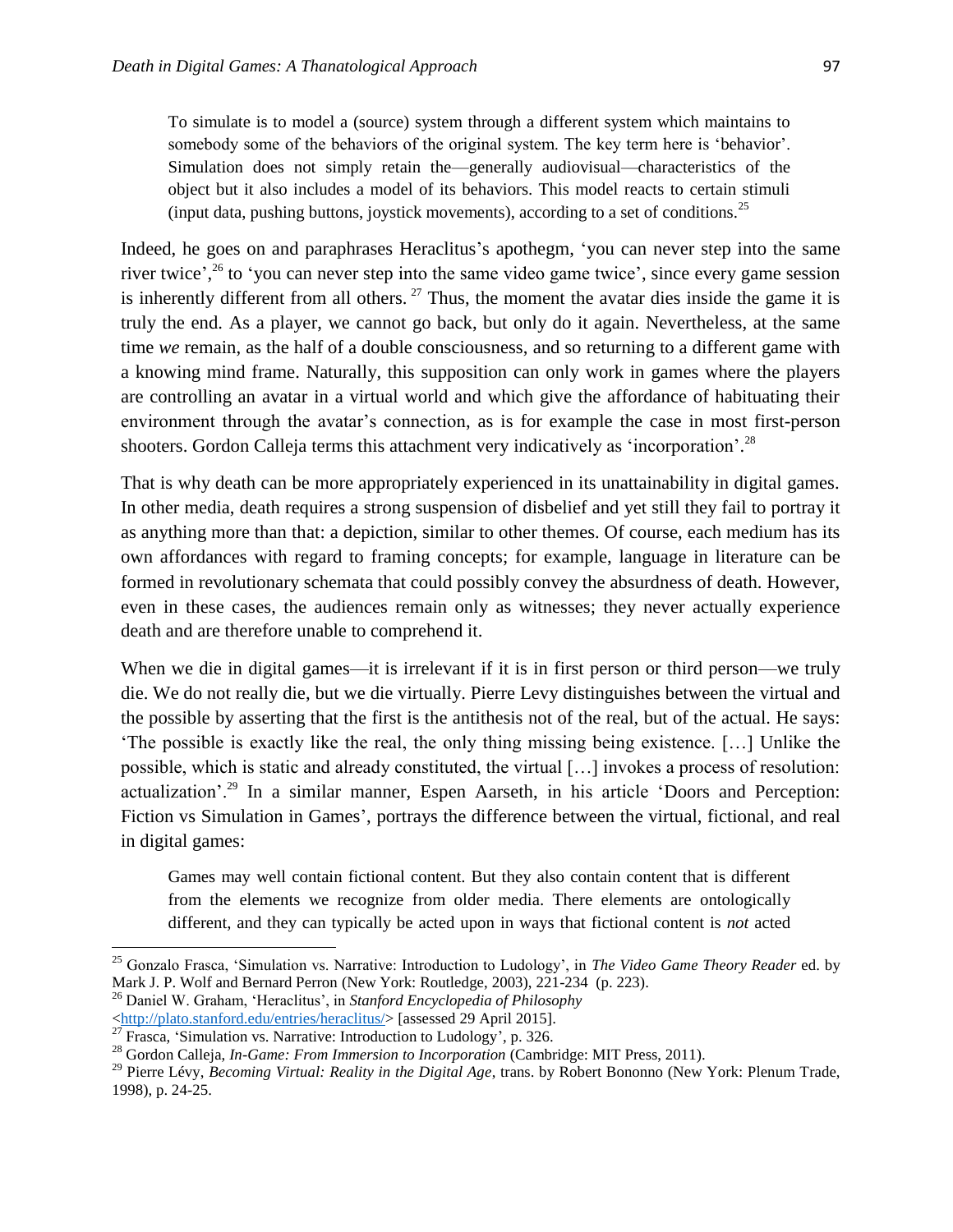upon. […] It follows that there are at least three different ontological layers to game content: the real, the virtual, and the fictional. <sup>30</sup>

Aarseth gives a very appropriate example: 'The bullets in a game of *Counter Strike* are not real bullets, but neither are they fictional'.<sup>31</sup> For him they are virtual; they cannot cause real death, but they cause virtual death. The game stops, it is the end and there is nothing we can do to change that than start over; yet still it would be a new game, a new experience, a new way to act and a new way to die. Unlike in the event of a death of a fictional character, it is also our end. When a fictional character dies in a book we read or in a movie we watch, that does not mean that we cannot continue reading or watching. In digital games, it means exactly that: that the game is over. Even if we play in multiplayer mode and, as a result, after our death the game continues, for us it has ceased to be a simulation and continues on as a mere representation.

The same applies to games where and when deaths are portrayed representationally, meaning they are not a reaction of the game system to show us we did something wrong, but a resulting continuation of our choices. Death also functions differently in games, where the player does not incorporate the world through an avatar, but rather retains a god-like stance and controls many entities inside the game as a puppeteer. In these games, the conversation between the player and the system is of a particular kind, so that all the reactions of the system to the player's input have deviating affects and effects, since, in my view, the subjectivity expounded upon earlier does not occur, or if it does it is of a multiple nature and therefore lessened impact.

In any case, death is from the beginning elusive in its depiction, even in its conception. Specifically, representing death constitutes an illusion. That is why portraying death in digital games is important for our understanding of its elusiveness. Games can offer the perfect scene for staging this illusion, because what is an illusion if not a state of *in ludere*, in playing. In the case of digital games, as a result, we have a prolific condition where representation can function awkwardly; that is, instead of life providing the paradigm for representation, representation now provides the paradigm for death. After all, in the words of Maurice Blanchot, 'whatever constitutes a simulacrum of death, any loss of self, can sometimes reassure us against death and help us to stare it in the face'.<sup>32</sup>

 $\overline{\phantom{a}}$ 

<sup>30</sup> Espen J. Aarseth, 'Doors and Perception: Fiction vs. Simulation in Games', in *Proceedings of the 6th DAC Conference,* 59-62 (p. 59, 61).

 $31$  ibid., p. 60.

 $32$  Blanchot, 'Glances From Beyond the Grave', p. 159.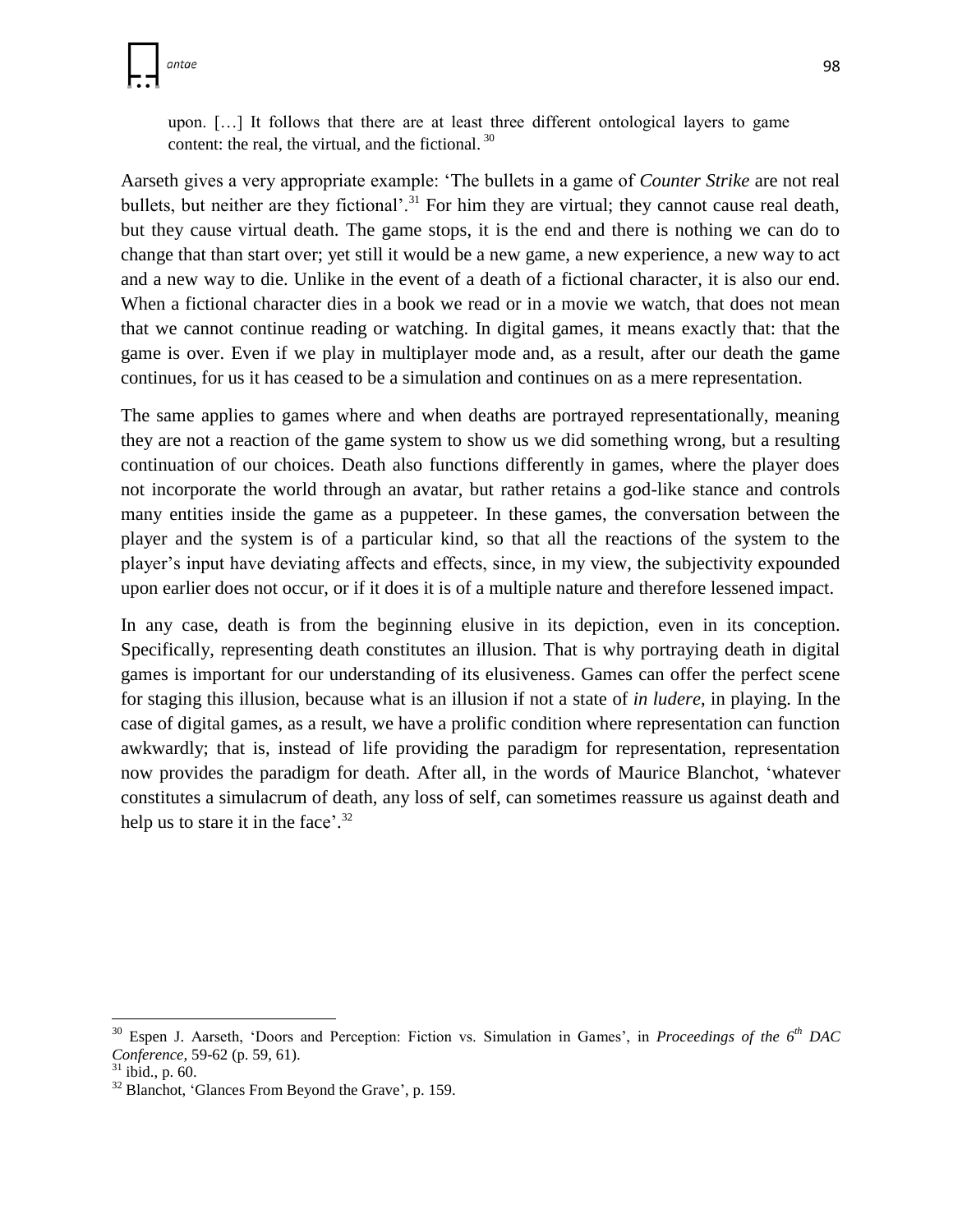#### **Conclusion**

As we have seen, death constitutes a highly problematic endeavour when it comes to understanding it and subsequently representing it. It is a category refuting approach, because we cannot truly experience death and have the ability to comprehend and analyse it before we die ourselves, an event after which we lose the consciousness needed for its understanding; even if we keep it, then it is a different consciousness that cannot be compared with our previous one the one we had before the grave. Therefore, trying to examine death before its time—or, more importantly, showing the results of such an experience—constitutes a paradox at best and a futile attempt at worst.

This applies to media representations as well, since the experience of death is that of a mere witness, not unlike what happens in real life in terms of phenomenology. In digital games, however, death representations sometimes function in an interesting and original manner precisely because they constitute something more than simple representation. They are simulations of death. Death therefore can be more fully experienced in digital games as close as possible to its true finality, since when dying inside a game the simulation system, together with the double consciousness we form with our avatars, help us realise the end that death brings as well as the new beginning, while at the same time preserving our knowledge before and after the grave.

#### **List of Works Cited**

- Aarseth, Espen J., *Cybertext: Perspectives on Ergodic Literature* (Baltimore: The Johns Hopkins University Press, 1997)
- —, 'Doors and Perception: Fiction vs. Simulation in Games', in *Proceedings of the 6th DAC Conference,*  59-62
- Adorno, Theodor W., *Negative Dialectics*, trans. by E.B. Ashton, (London: Routledge, 1973)
- Agamben, Giorgio, *Remnants of Auschwitz: The Witness and the Archive*, trans. by Daniel Heller-Roazen, (New York: Zone Books, 2002)
- Blanchot, Maurice, 'Glances From Beyond the Grave', *Yale French Studies*, 81 (1992), 151-167
- —, 'The Instant of My Death', in Maurice Blanchot, Jacques Derida, *The Instant of My Death/Demeure: Fiction and Testimony*, trans. by Elizabeth Rottenberg (Stanford University Press: California, 2000) 1-12
- Bolter, Jay David and Grusin, Richard, *Remediation: Understanding New Media* (Cambridge, MA: MIT Press, 2000)